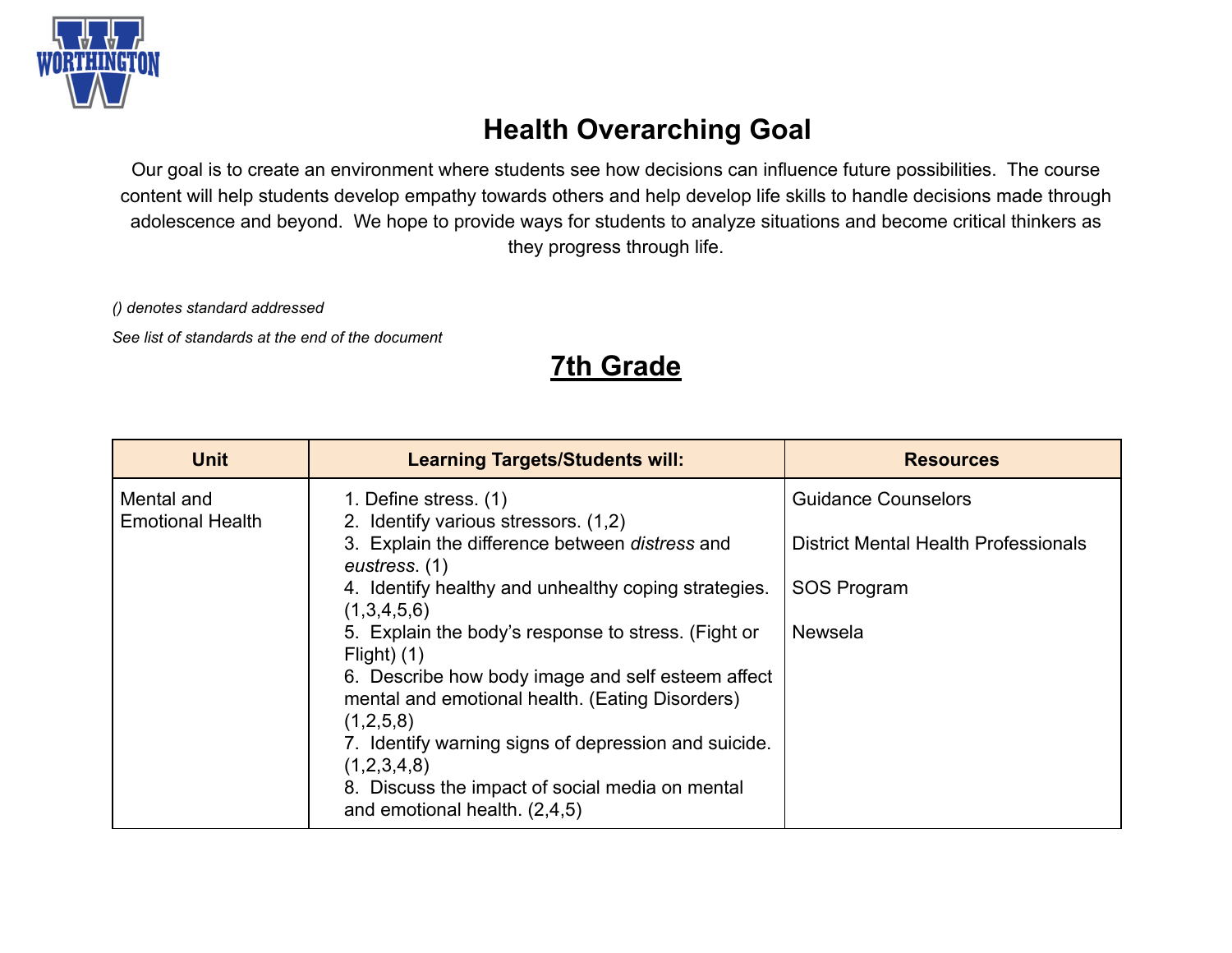

| <b>Unit</b> | <b>Learning Targets/Students will:</b>                                                                                                                                                                                                                                                                                                                                                                                                                                                                                                | <b>Resources</b>                                                                                                                                                                               |
|-------------|---------------------------------------------------------------------------------------------------------------------------------------------------------------------------------------------------------------------------------------------------------------------------------------------------------------------------------------------------------------------------------------------------------------------------------------------------------------------------------------------------------------------------------------|------------------------------------------------------------------------------------------------------------------------------------------------------------------------------------------------|
| ATOD's      | 1. Examine the effects of alcohol and tobacco on the<br>mind and body. $(1,7)$<br>2. Describe the relationship between vaping (JUULing,<br>E-Cigs, etc.) and the effects on the body systems.<br>(1,7)<br>3. Describe refusal skills to avoid using alcohol and<br>tobacco products. $(1,2,4,5,6)$<br>4. Identify the various forms of tobacco products.<br>(snuff, chew, cigarettes, etc.) (1,2)<br>5. Identify types of alcohol and the varying alcohol<br>concentrations. (1,3,7)<br>6. Describe the stages of alcoholism. (1,2,5) | Drug Free World<br><b>CDC</b><br>Kidshealth.org<br><b>Newsela</b><br>National Institute on Drug Abuse<br>Addiction (Documentary)<br>Guest speaker law enforcement<br>"Unguarded" 30 by 30 ESPN |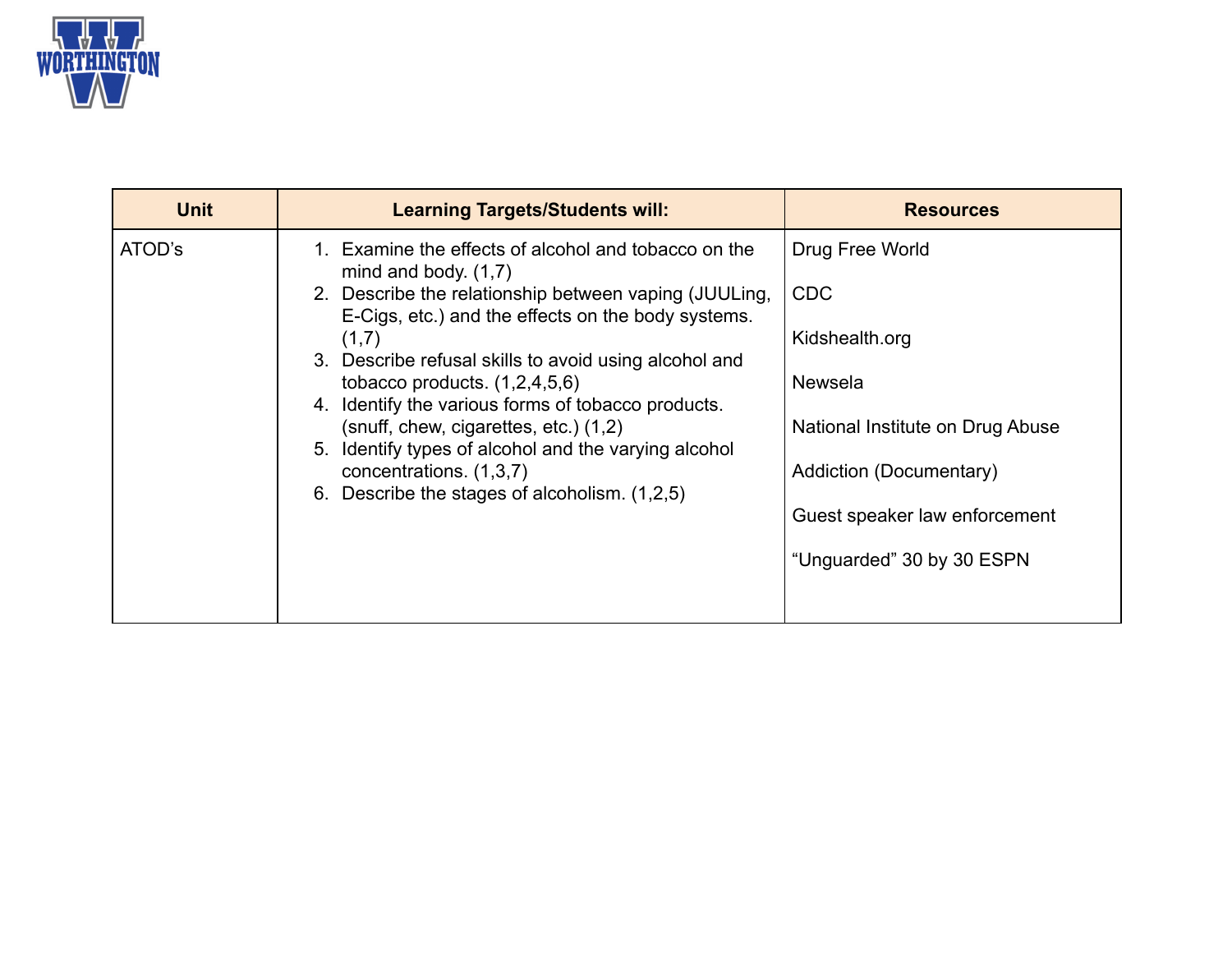

| <b>Unit</b>               | <b>Learning Targets/Students will:</b>                                                    | <b>Resources</b>            |
|---------------------------|-------------------------------------------------------------------------------------------|-----------------------------|
| <b>Nutrition for Life</b> | 1. Analyze the nutritional content of various fast<br>food meals. $(3,7)$                 | My Plate                    |
|                           | 2. Explore healthier alternatives to meal choices.<br>(5,7)                               | <b>Harvard Plate</b>        |
|                           | 3. Discuss current diet trends. (2)<br>4. Examine essential nutrients and their functions | <b>CDC</b>                  |
|                           | for the body. $(1)$<br>5. Analyze the various information on a food label.                | Ted Talks                   |
|                           | (3,8)<br>6. Comprehend RDA's. (7)<br>7. Describe the relationship between diet and        | Food Matters (for analysis) |
|                           | disease. $(1,7)$                                                                          | <b>Newsela</b>              |
|                           | 8. Examine the effects of various supplements on<br>our overall health. (7)               | Nova - website and videos   |
|                           | 9. Make connections between diet and<br>exercise $(6,7,8)$                                |                             |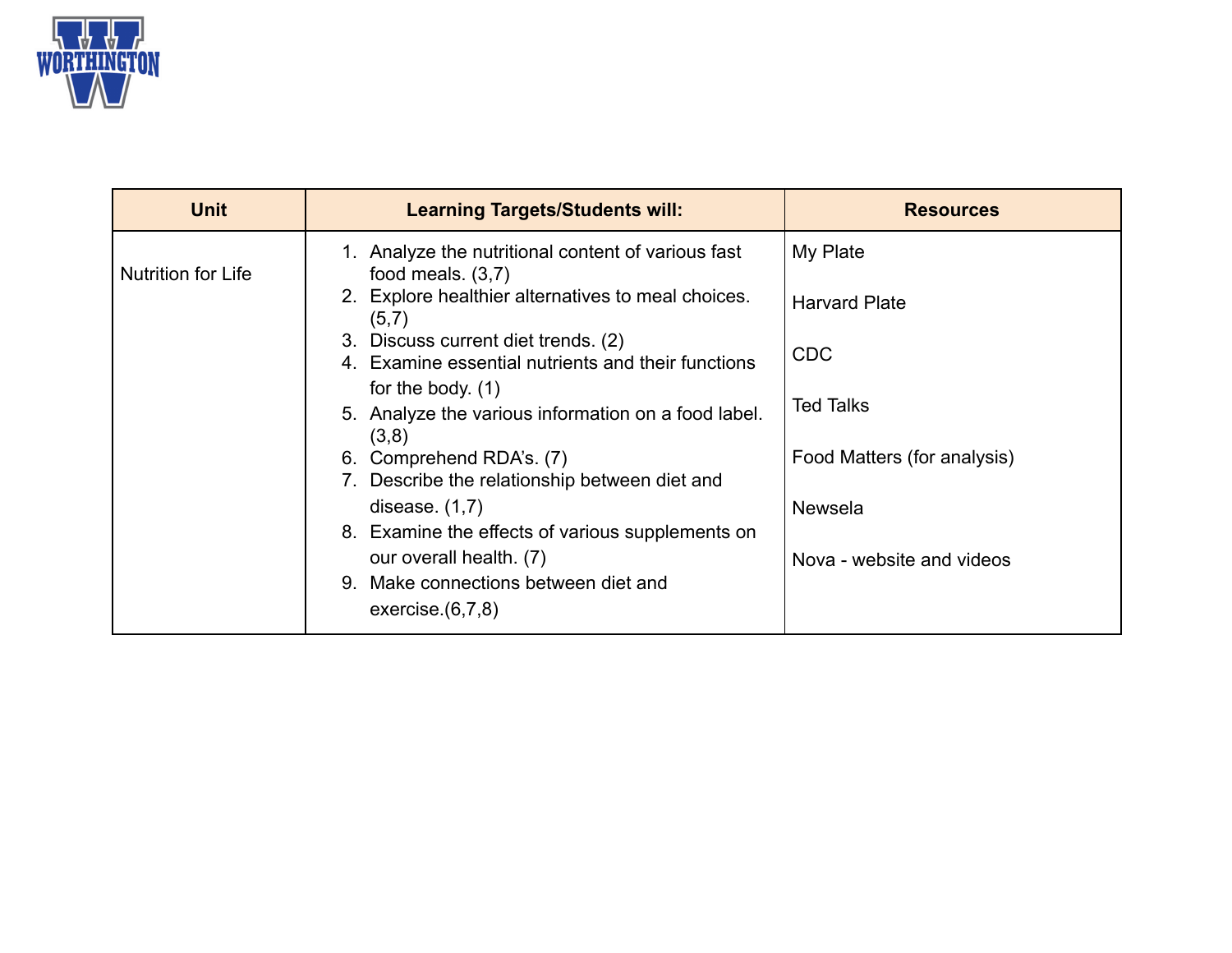

# **8th Grade**

| <b>Unit</b> | <b>Learning Targets/Students will:</b>                                                                   | <b>Resources</b>                 |
|-------------|----------------------------------------------------------------------------------------------------------|----------------------------------|
| ATOD's      | 1. Examine the effects of illicit drugs on the mind<br>and body. $(1)$                                   | Drug Free World                  |
|             | 2. Explain the effects of addiction on family, peers,<br>and community. $(1,2,8)$                        | <b>CDC</b>                       |
|             | 3. Identify risk factors of addiction. (1,2,5,8)<br>4. Describe refusal skills to avoid using drugs.     | Kidshealth.org                   |
|             | (4,6,8)<br>5. Identify the classification of drugs and analyze                                           | <b>Newsela</b>                   |
|             | the effect of each on the human body. $(1,7)$<br><b>Inhalants</b><br>$a_{\cdot}$                         | National Institute on Drug Abuse |
|             | b.<br>Depressants<br><b>Stimulants</b><br>C.                                                             | Addiction (Documentary)          |
|             | d.<br>Hallucinogens<br>Opioids/narcotics/opiates<br>e.                                                   | Guest speaker law enforcement    |
|             | Club/designer drugs<br>f.                                                                                | "Unguarded" 30 by 30 ESPN        |
|             | Over-the-counter drugs prescription drugs<br>g.<br>Performance enhancing drugs (e.g.,<br>h.<br>steroids) |                                  |
|             |                                                                                                          |                                  |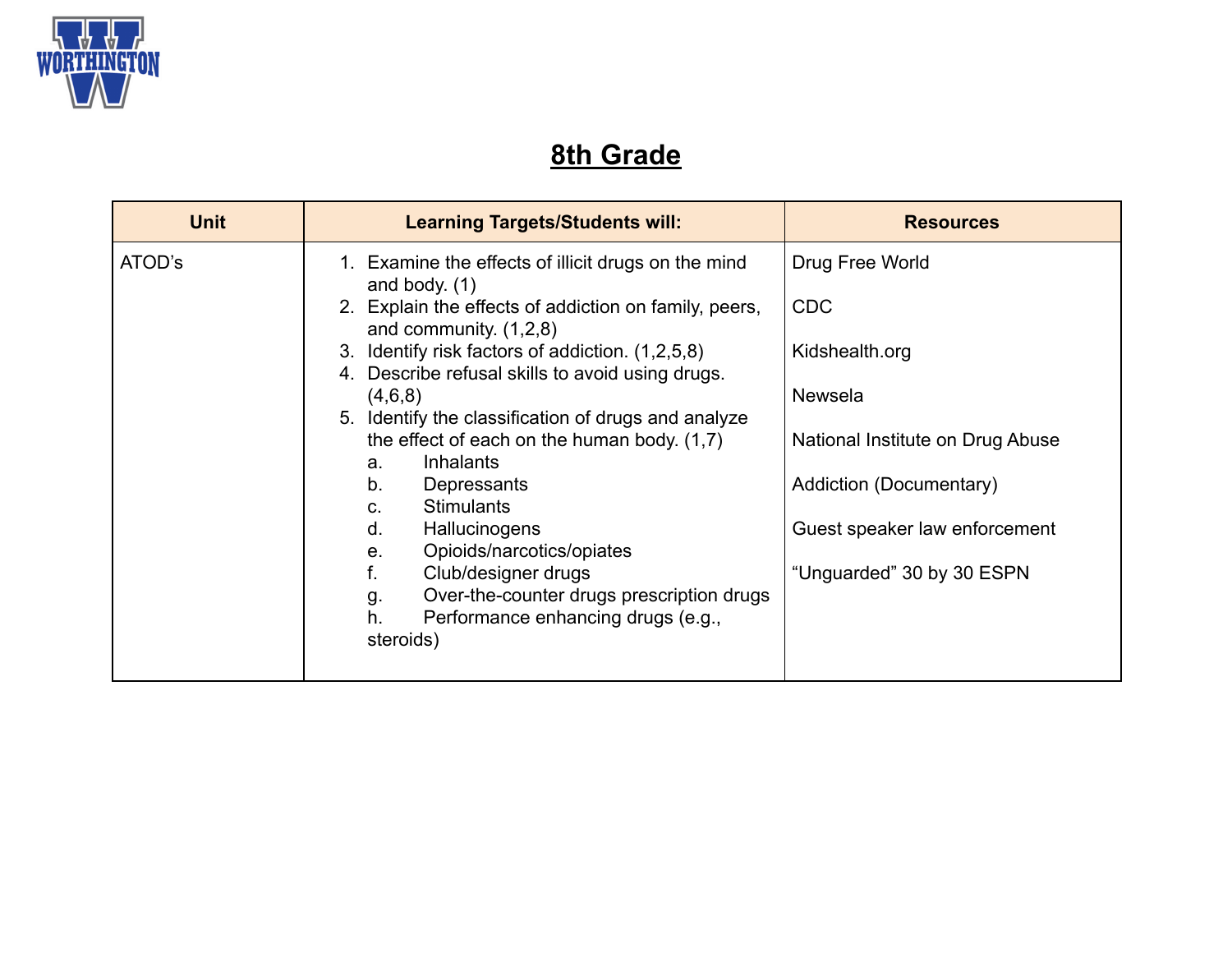

| <b>Unit</b>                     | <b>Learning Targets/Students will:</b>                                                                                                                                                                                                                                                                                                                                                                                                                                                                                                                                                              | <b>Resources</b>                                                                                                                                                   |
|---------------------------------|-----------------------------------------------------------------------------------------------------------------------------------------------------------------------------------------------------------------------------------------------------------------------------------------------------------------------------------------------------------------------------------------------------------------------------------------------------------------------------------------------------------------------------------------------------------------------------------------------------|--------------------------------------------------------------------------------------------------------------------------------------------------------------------|
| Healthy<br><b>Relationships</b> | 1. Identify various types of relationships. (Friendship,<br>dating, parent, sibling, etc.) (2,8)<br>2. Identify healthy and unhealthy behaviors within<br>relationships. $(1,2,4,5,7)$<br>3. Learn the importance of communicating and<br>establishing boundaries within relationships.<br>(1,2,4,8)<br>4. Explain types of abuse: (1,2,7,8)<br>a. Verbal<br>b. Emotional<br>c. Physical<br>d. Sexual abuse<br>e. Sexual harassment<br>5. Identify ways to prevent and protect against dating<br>abuse/violence. (Refusal skills) (4,6,8)<br>Understand the dangers of sexting. (1,2,4,5,7,8)<br>6. | <b>Guidance Counselor</b><br>KidsHealth.org<br><b>CDC</b><br>Syntero - Healthy Body & Healthy<br><b>Futures</b><br>Life's Greatest Miracle<br>Dating Safety slides |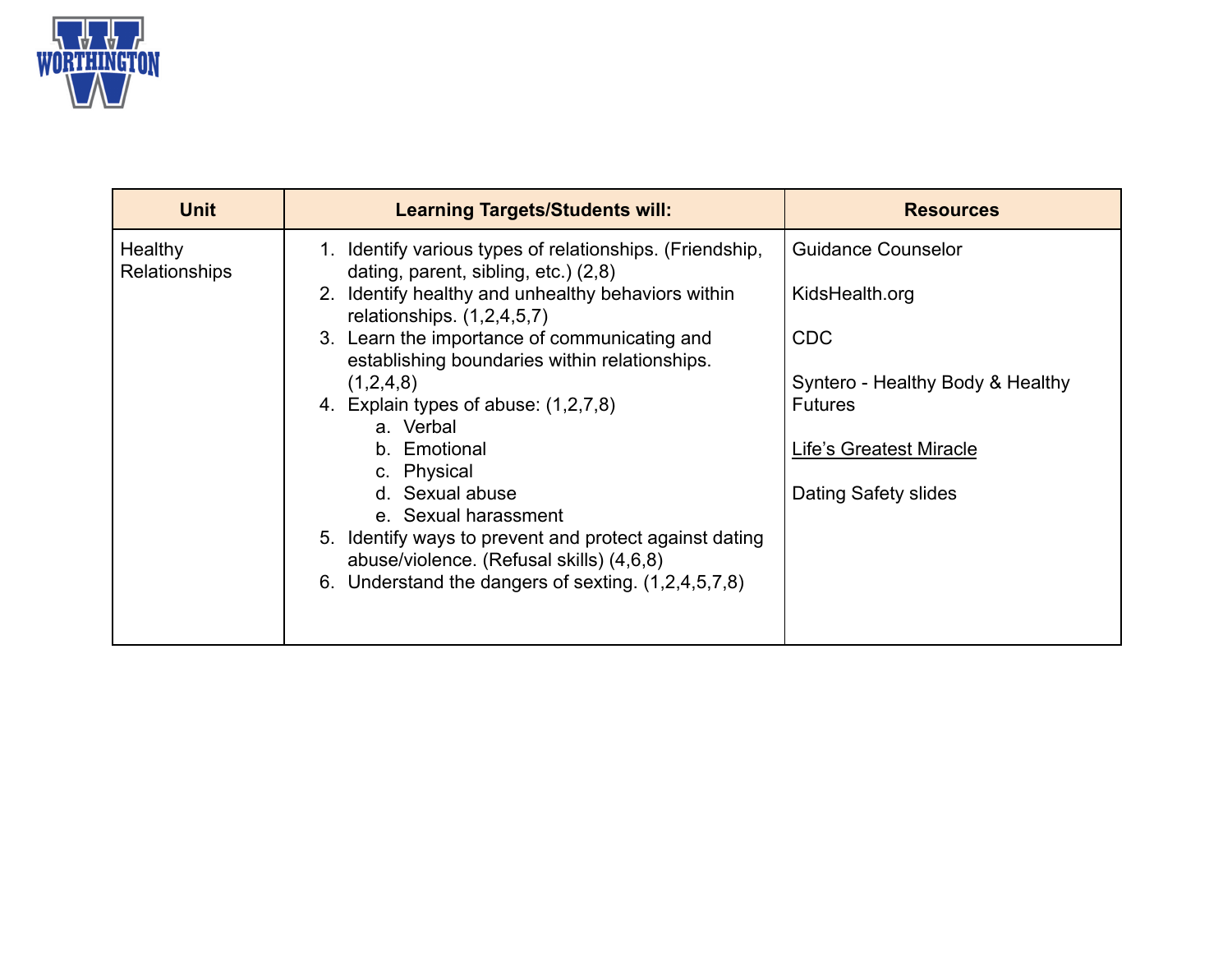

| <b>Unit</b>                     | <b>Learning Targets/Students will:</b>                                                                                | <b>Resources</b>                 |
|---------------------------------|-----------------------------------------------------------------------------------------------------------------------|----------------------------------|
| Human Growth and<br>Development | Identify the functions of the male and female<br>reproductive systems. (1)                                            | <b>Guidance Counselor</b>        |
|                                 | 2. Identify changes that occur during puberty. (1)<br>3. Explain the process of fertilization. (1)                    | KidsHealth.org                   |
|                                 | 4. Explain the stages of pregnancy from conception<br>to birth. $(1)$ .                                               | <b>CDC</b>                       |
|                                 | 5. Identify various forms of sexual activity. (1,2)                                                                   | Syntero - Healthy Body & Healthy |
|                                 | 6. Understand risks associated with sexually<br>transmitted infections including symptoms and                         | <b>Futures</b>                   |
|                                 | treatment. $(1,2,3,5,7,8)$                                                                                            | Life's Greatest Miracle          |
|                                 | 7. Identify methods to decrease the likelihood of                                                                     |                                  |
|                                 | STIs and pregnancy. $(1,3,4,6,7,8)$                                                                                   |                                  |
|                                 | 8. Define abstinence. (1)                                                                                             |                                  |
|                                 | 9. Explain why abstinence is the most responsible<br>choice for teens to avoid pregnancy and STIs.<br>(1,2,4,5,6,7,8) |                                  |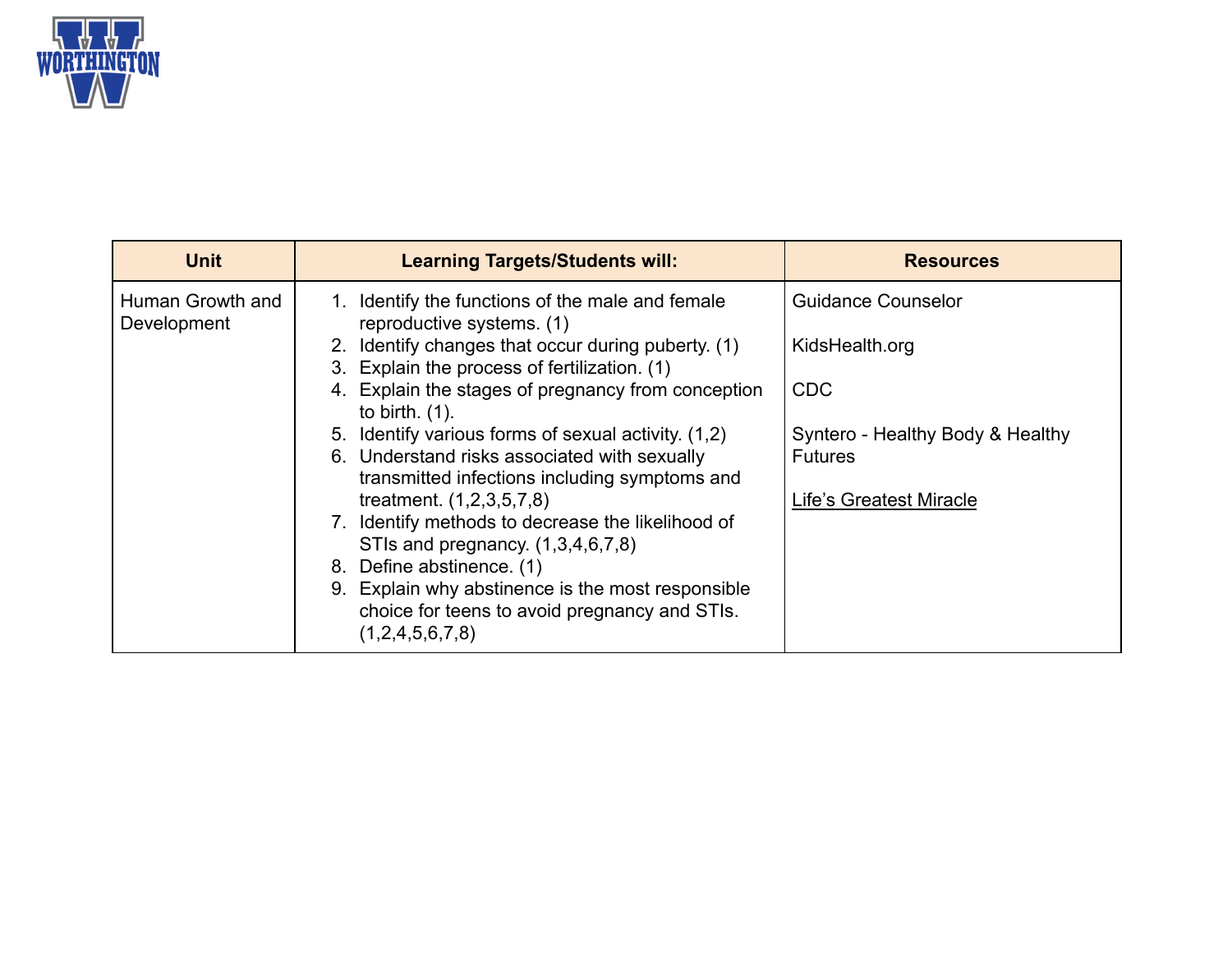

National Health Education Standards:

Standard 1

Students will comprehend concepts related to health

promotion and disease prevention to enhance health.

**Rationale**: The acquisition of basic health concepts and functional health knowledge provides a foundation for promoting health-enhancing behaviors among youth. This standard includes essential concepts that are based on established health behavior theories and models. Concepts that focus on both health promotion and risk reduction are included in the performance indicators.

#### **Grades 6-8**

- 1.8.1 Analyze the relationship between healthy behaviors and personal health.
- 1.8.2 Describe the interrelationships of emotional, intellectual, physical, and social health in adolescence.
- 1.8.3 Analyze how the environment affects personal health.
- 1.8.4 Describe how family history can affect personal health.
- 1.8.5 Describe ways to reduce or prevent injuries and other adolescent health problems.
- 1.8.6 Explain how appropriate health care can promote personal health.
- 1.8.7 Describe the benefits of and barriers to practicing healthy behaviors.
- 1.8.8 Examine the likelihood of injury or illness if engaging in unhealthy behaviors.
- 1.8.9 Examine the potential seriousness of injury or illness if engaging in unhealthy behaviors.

## Standard 2

Students will analyze the influence of family, peers, culture, media, technology, and other factors on health behaviors.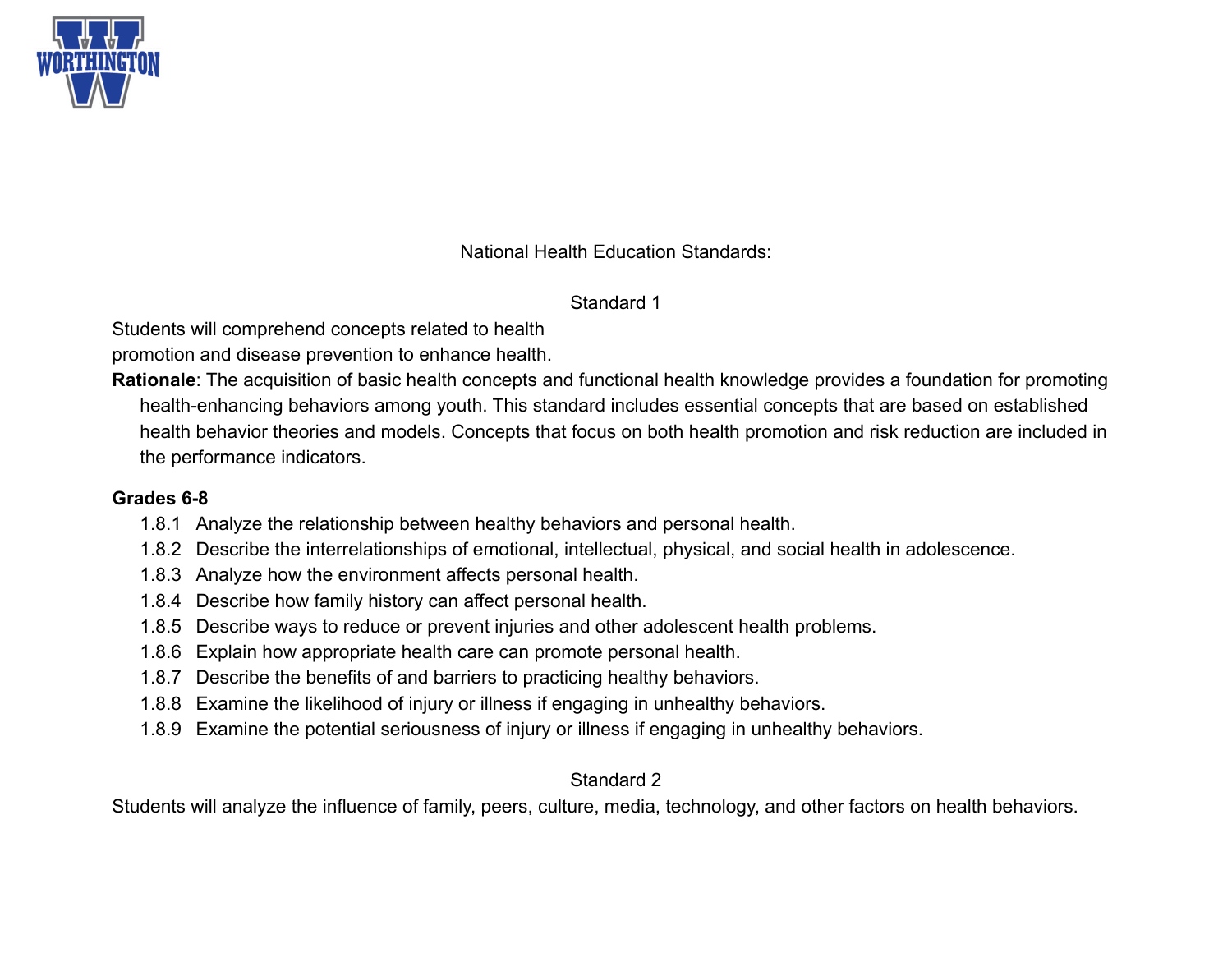

**Rationale**: Health is affected by a variety of positive and negative influences within society. This standard focuses on identifying and understanding the diverse internal and external factors that influence health practices and behaviors among youth, including personal values, beliefs, and perceived norms.

#### **Grades 6-8**

- 2.8.1 Examine how the family influences the health of adolescents.
- 2.8.2 Describe the influence of culture on health beliefs, practices, and behaviors.
- 2.8.3 Describe how peers influence healthy and unhealthy behaviors.
- 2.8.4 Analyze how the school and community can affect personal health practices and behaviors.
- 2.8.5 Analyze how messages from media influence health behaviors.
- 2.8.6 Analyze the influence of technology on personal and family health.
- 2.8.7 Explain how the perceptions of norms influence healthy and unhealthy behaviors.
- 2.8.8 Explain the influence of personal values and beliefs on individual health practices and behaviors.
- 2.8.9 Describe how some health risk behaviors can influence the likelihood of engaging in unhealthy behaviors.
- 2.8.10 Explain how school and public health policies can influence health promotion and disease prevention.

#### Standard 3

Students will demonstrate the ability to access valid information, products, and services to enhance health. **Rationale**: Access to valid health information and health-promoting products and services is critical in the prevention, early detection, and treatment of health problems. This standard focuses on how to identify and access valid health resources and to reject unproven sources. Application of the skills of analysis, comparison, and evaluation of health resources empowers students to achieve health literacy.

#### **Grades 6-8**

- 3.8.1 Analyze the validity of health information, products, and services.
- 3.8.2 Access valid health information from home, school, and community.
- 3.8.3 Determine the accessibility of products that enhance health.
- 3.8.4 Describe situations that may require professional health services.
- 3.8.5 Locate valid and reliable health products and services.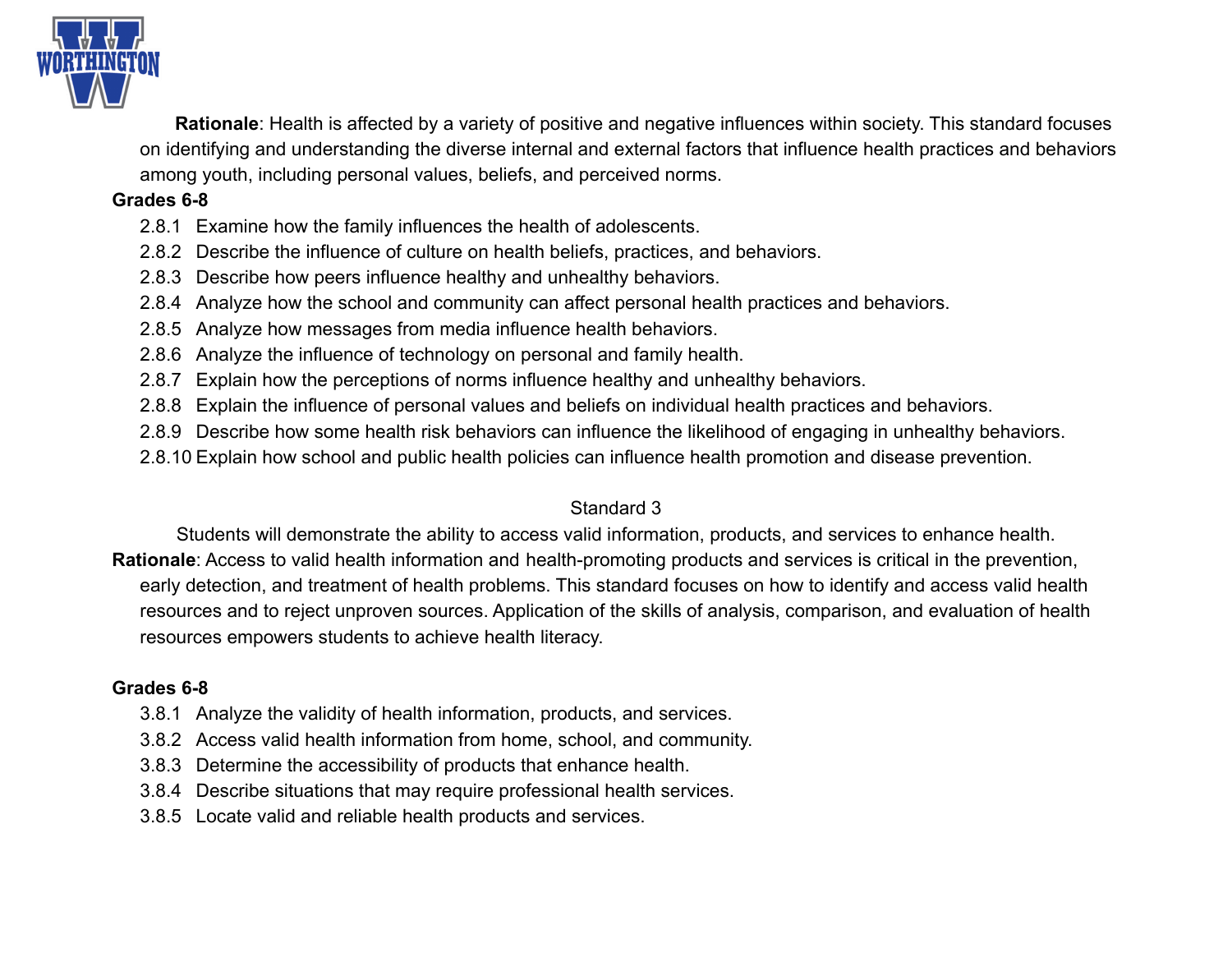

#### Standard 4

Students will demonstrate the ability to use interpersonal communication skills to enhance health and avoid or reduce health risks.

**Rationale**: Effective communication enhances personal, family, and community health. This standard focuses on how responsible individuals use verbal and non-verbal skills to develop and maintain healthy personal relationships. The ability to organize and to convey information and feelings is the basis for strengthening interpersonal interactions and reducing or avoiding conflict.

#### **Grades 6-8**

- 4.8.1 Apply effective verbal and nonverbal communication skills to enhance health.
- 4.8.2 Demonstrate refusal and negotiation skills that avoid or reduce health risks.
- 4.8.3 Demonstrate effective conflict management or resolution strategies.
- 4.8.4 Demonstrate how to ask for assistance to enhance the health of self and others.

### Standard 5

Students will demonstrate the ability to use decision-making skills to enhance health.

**Rationale**: Decision-making skills are needed to identify, implement, and sustain health-enhancing behaviors. This standard includes the essential steps that are needed to make healthy decisions as prescribed in the performance indicators. When applied to health issues, the decision-making process enables individuals to collaborate with others to improve their quality of life.

#### **Grades 6-8**

- 5.8.1 Identify circumstances that can help or hinder healthy decision making.
- 5.8.2 Determine when health-related situations require the application of a thoughtful decision-making process.
- 5.8.3 Distinguish when individual or collaborative decision making is appropriate.
- 5.8.4 Distinguish between healthy and unhealthy alternatives to health-related issues or problems.
- 5.8.5 Predict the potential short-term impact of each alternative on self and others.
- 5.8.6 Choose healthy alternatives over unhealthy alternatives when making a decision.
- 5.8.7 Analyze the outcomes of a health-related decision.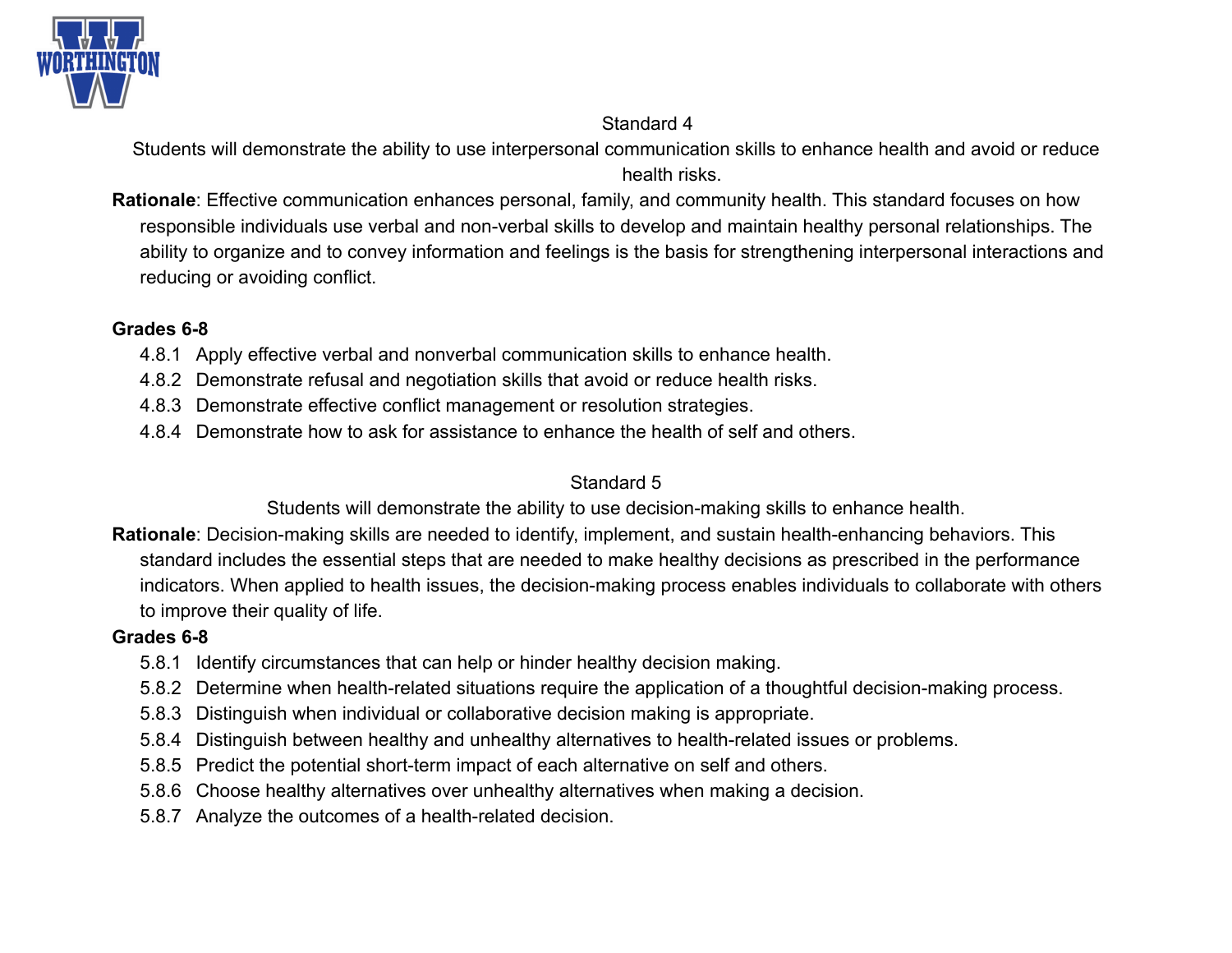

#### Standard 6

Students will demonstrate the ability to use goal-setting skills to enhance health.

**Rationale**: Goal-setting skills are essential to help students identify, adopt, and maintain healthy behaviors. This standard includes the critical steps that are needed to achieve both short-term and long-term health goals. These skills make it possible for individuals to have aspirations and plans for the future.

#### **Grades 6-8**

- 6.8.1 Assess personal health practices.
- 6.8.2 Develop a goal to adopt, maintain, or improve a personal health practice.
- 6.8.3 Apply strategies and skills needed to attain a personal health goal.
- 6.8.4 Describe how personal health goals can vary with changing abilities, priorities, and responsibilities.

## Standard 7

Students will demonstrate the ability to practice health-enhancing behaviors and avoid or reduce health risks. **Rationale**: Research confirms that practicing health-enhancing behaviors can contribute to a positive quality of life. In addition, many diseases and injuries can be prevented by reducing harmful and risk-taking behaviors. This standard promotes the acceptance of personal responsibility for health and encourages the practice of healthy behaviors.

### **Grades 6-8**

- 7.8.1 Explain the importance of assuming responsibility for personal health behaviors.
- 7.8.2 Demonstrate healthy practices and behaviors that will maintain or improve the health of self and others.
- 7.8.3 Demonstrate behaviors to avoid or reduce health risks to self and others.

## Standard 8

Students will demonstrate the ability to advocate for personal, family, and community health.

**Rationale**: Advocacy skills help students promote healthy norms and healthy behaviors. This standard helps students develop important skills to target their health-enhancing messages and to encourage others to adopt healthy behaviors.

## **Grades 6-8**

8.8.1 State a health-enhancing position on a topic and support it with accurate information